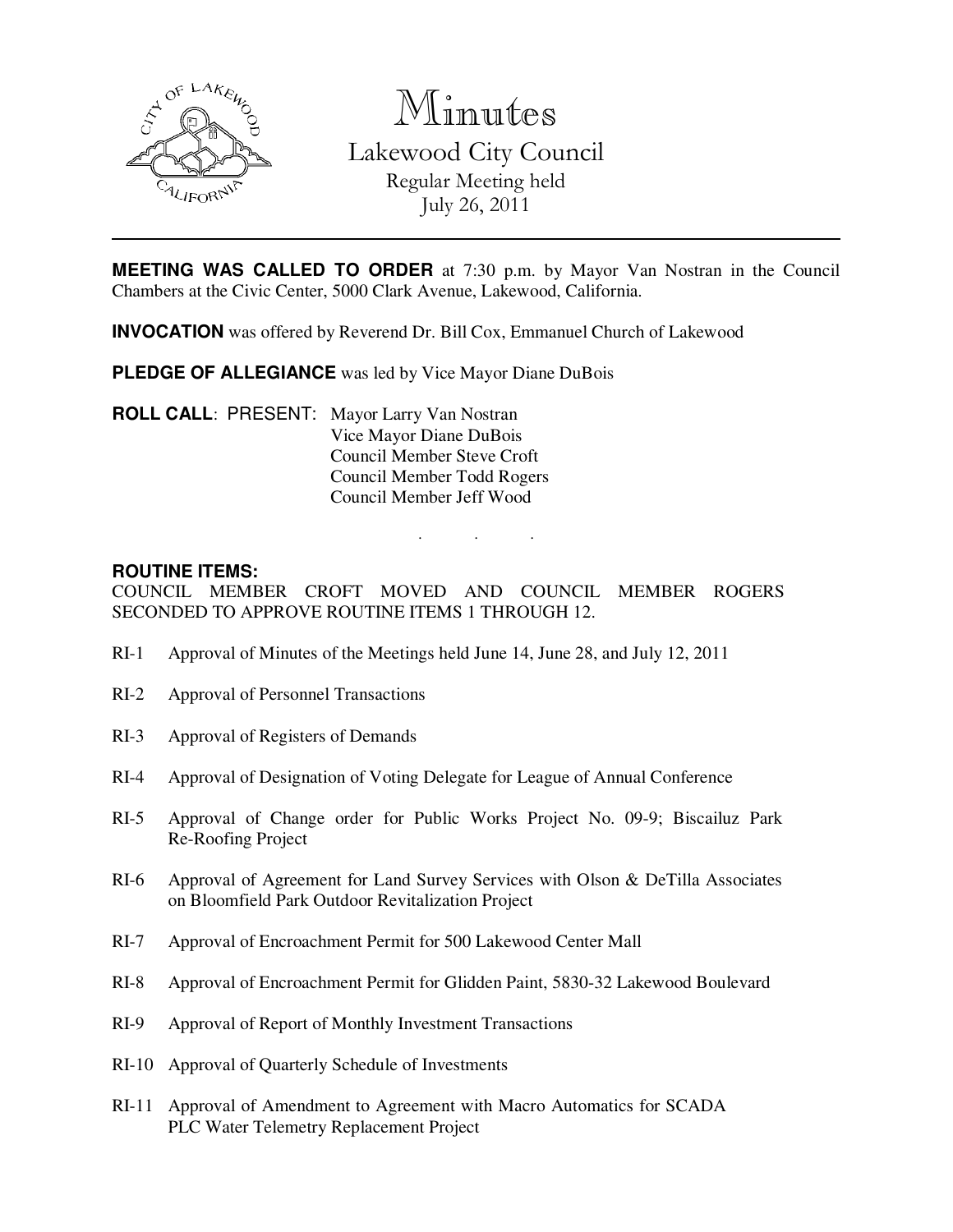City Council Minutes July 26, 2011 Page 2

#### **ROUTINE ITEMS:** Continued

RI-12 Approval of Agreement for Telecommunications Services with Abilita Sygnal Group

#### UPON ROLL CALL VOTE, THE MOTION WAS APPROVED:

AYES: COUNCIL MEMBERS: Rogers, Croft, Wood, DuBois and Van Nostran NAYS: COUNCIL MEMBERS: None

## **1.1 • REPORT OF DELINQUENT FEES FOR GARBAGE, WASTE AND REFUSE COLLECTION AND DISPOSAL**

. . .

Administrative Services Director Diane Perkin made a presentation based on the report in the agenda and stated 478 notices had been mailed to property owners with delinquent charges pending for garbage, waste and refuse collection. She advised that as of close of business this day, 340 accounts remained delinquent, with an average of \$140 owing, and that payments would continue to be accepted until July 31st. It was the recommendation of staff that the City Council adopt the proposed resolution confirming the report of delinquent fees.

RESOLUTION NO. 2011-40; A RESOLUTION OF THE CITY COUNCIL OF THE CITY OF LAKEWOOD CONFIRMING THE REPORT OF DELINQUENT FEES AND CHARGES FOR GARBAGE, WASTE AND REFUSE COLLECTION AND DISPOSAL WITHIN THE CITY OF LAKEWOOD, COUNTY OF LOS ANGELES, STATE OF CALIFORNIA, MAY 31, 2011

Mayor Van Nostran opened the public hearing at 7:35 p.m. and called for anyone in the audience wishing to address the City Council on this matter. There was no response.

VICE MAYOR DUBOIS MOVED AND COUNCIL MEMBER WOOD SECONDED TO ADOPT RESOLUTION NO. 2011-40. UPON ROLL CALL VOTE, THE MOTION WAS APPROVED:

AYES: COUNCIL MEMBERS: Rogers, Croft, Wood, DuBois and Van Nostran NAYS: COUNCIL MEMBERS: None

#### **1.2 • INTRODUCTION OF ORDINANCE ADOPTING THE LAKEWOOD CENTER PERIMETER SIGN PROGRAM SPECIFIC PLAN**

. . .

Community Development Director Sonia Southwell displayed slides and gave a report based on the memo in the agenda. She stated an application had been received from Macerich for a Specific Plan for the Lakewood Center Perimeter Sign Program. The Sign Program, which was intended to inform motorists about the shopping opportunities available within the Center, particularly those located on the side opposite the direction of travel, would provide for the placement of twelve freestanding signs around the perimeter of the Center. She noted that the Program would also include two signs on Candlewood Street identifying it as "Restaurant Row." The Program also provided criteria for new or replacement freestanding tenant monument signs. It was the recommendation of the Planning and Environment Commission that the City Council introduce Ordinance No. 2011-7.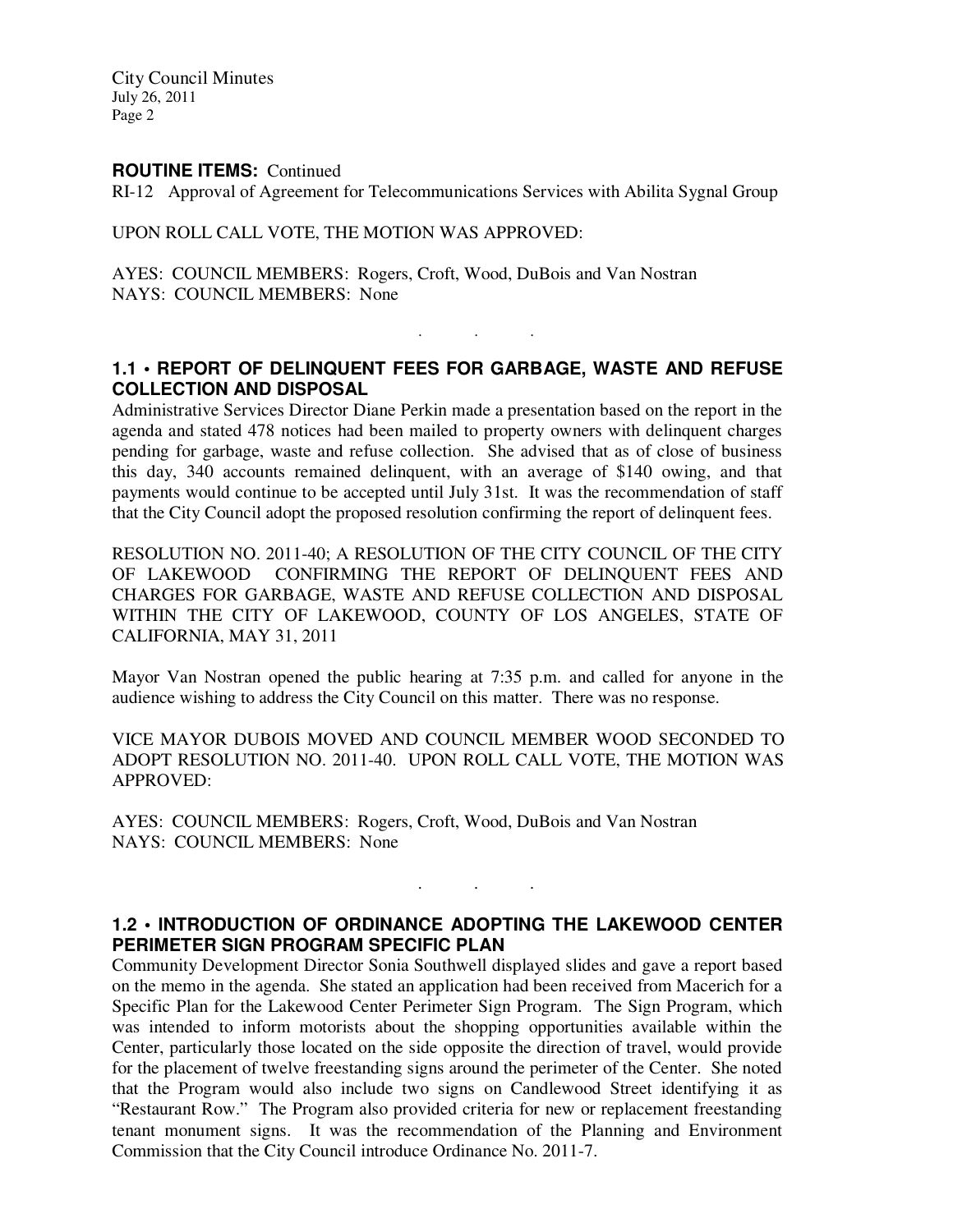**1.2 • LAKEWOOD CENTER PERIMETER SIGN PROGRAM SPECIFIC PLAN** – Cont. ORDINANCE NO. 2011-7; AN ORDINANCE OF THE CITY COUNCIL OF THE CITY OF LAKEWOOD ADOPTING THE LAKEWOOD CENTER PERIMETER SIGN PROGRAM SPECIFIC PLAN was read by title by Mayor Van Nostran.

Ms. Southwell responded to questions from Vice Mayor DuBois by stating that an independent engineer had verified that none of the signs would conflict with the vision triangle necessary to ensure vehicle and pedestrian line-of-sight safety.

Council Member Rogers stated that it was good to see the Center formalize "Restaurant Row," as it had long been commonly used to refer to the area on Candlewood Street between Lakewood Boulevard and Clark Avenue. He inquired if the signs were graffiti resistant.

Skip Kuhn, President of Development for Macerich, advised that all of the signage would have a special graffiti coating, making them easy to clean. He stated that unifying the signage and promoting all of the different shopping opportunities available within the Lakewood Center property should be a significant benefit to the Center's merchants.

Council Member Croft stated the new signage should help to improve traffic circulation around the Center property and help business to succeed.

Mayor Van Nostran extended thanks to Mr. Kuhn for the continuing investments by Macerich to upgrade and modernize Lakewood Center.

Mayor Van Nostran opened the public hearing at 7:53 p.m. and called for anyone in the audience wishing to address the City Council on this matter. There was no response.

COUNCIL MEMBER ROGERS MOVED AND COUNCIL MEMBER CROFT SECONDED TO WAIVE FURTHER READING AND INTRODUCE ORDINANCE NO. 2011-7. UPON ROLL CALL VOTE, THE MOTION WAS APPROVED:

AYES: COUNCIL MEMBERS: Rogers, Croft, Wood, DuBois and Van Nostran NAYS: COUNCIL MEMBERS: None

#### **3.1 • AGREEMENT FOR ARCHITECTURAL DESIGN SERVICES WITH MEYER AND ASSOCIATES FOR YOUTH CENTER AND NYE LIBRARY RE-ROOFING PROJECTS**

. . .

Public Works Director Lisa Rapp made a presentation based on the report in the agenda and stated that funding had been included in the 2011-12 budget for the replacement of roofs on the Youth Center building and the Nye Library. She further stated that the first step in the process was to accept a proposal from Meyer and Associates to provide design services. She noted that the architect would provide a full, detailed set of construction plans, which would provide for better, more accurate bids on the job. It was the recommendation of staff that the City Council accept the proposal of Meyer and Associates to provide design services, under their existing agreement, for the Youth Center and George Nye Library Roof Replacement Project, in the amount of \$14,925.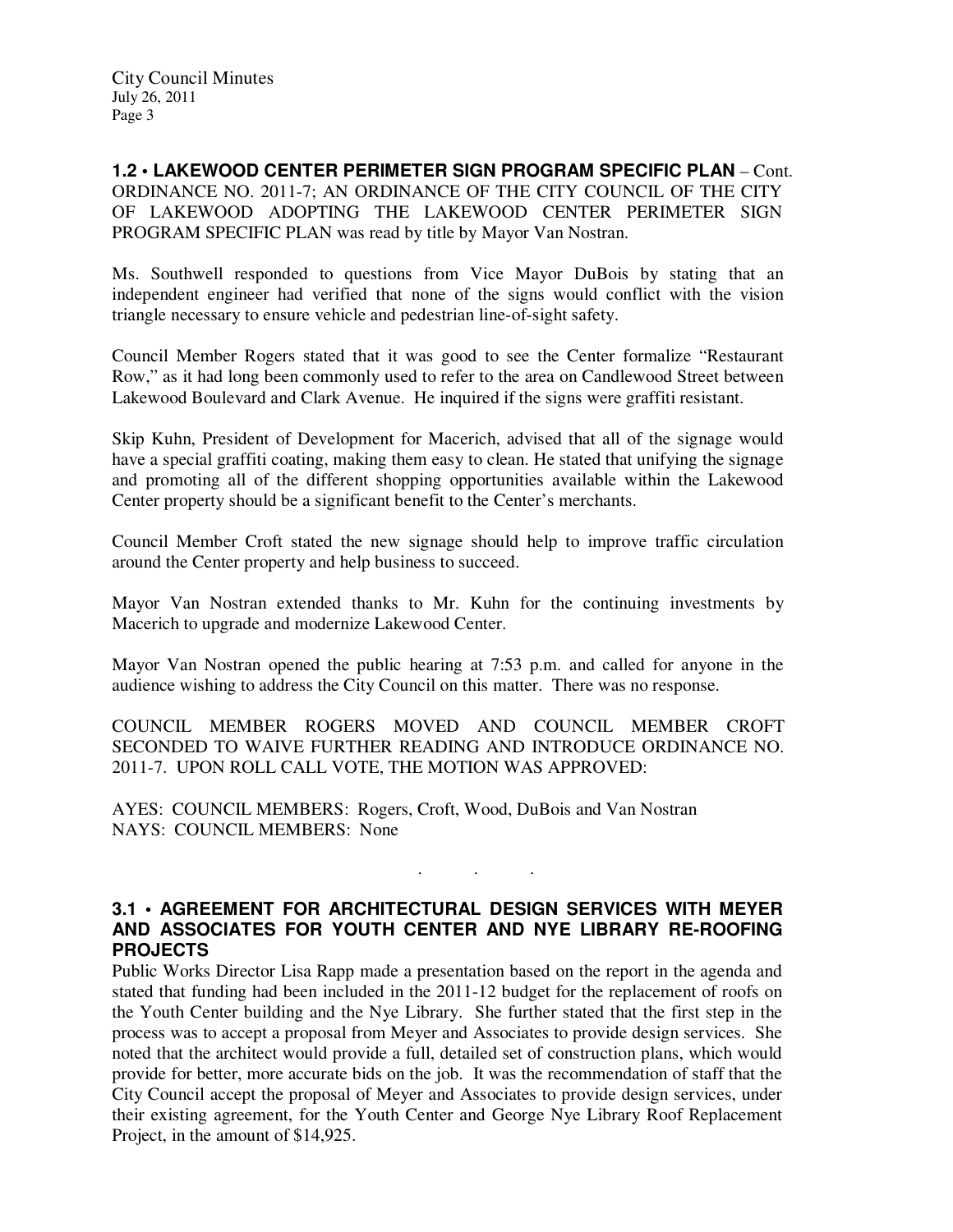### **3.1 • ARCHITECTURAL DESIGN SERVICES FOR YOUTH CENTER AND NYE LIBRARY RE-ROOFING PROJECTS** - Continued

Vice Mayor DuBois noted that it was important to be a good steward of the City's facilities to preserve those resources for coming generations.

VICE MAYOR DUBOIS MOVED AND COUNCIL MEMBER WOOD SECONDED TO APPROVE STAFF'S RECOMMENDATION. UPON ROLL CALL VOTE, THE MOTION WAS APPROVED:

AYES: COUNCIL MEMBERS: Rogers, Croft, Wood, DuBois and Van Nostran NAYS: COUNCIL MEMBERS: None

### **3.2 • DONATION OF MOBILE AUTOMATIC LICENSE PLATE RECOGNITION (ALPR) EQUIPMENT**

. . .

Deputy City Manager Carol Jacoby displayed slides and made a presentation based on the memo in the agenda. She reported that the Automatic License Plate Recognition (ALPR) system that had been purchased by the City for installation on a Sheriff's Department radio car was eligible to receive a free upgrade. The maintenance agreement for the unit, purchased in 2007, had ended and as part of the new maintenance agreement, the vendor would provide an upgraded digital version. The Sheriff's Advanced Surveillance and Protection unit would accept the donation of the old system to be maintained for backup purposes. It was the recommendation of staff that the City Council accept the free upgrade and donate the old system to the Sheriff's ASAP Unit to maintain for backup purposes.

Sergeant John Gaw stated that with the old system, the ALPR unit had to return to the Station to upload the data, while the new digital system could auto-link to the database from the field and would require less storage space of the Station's computer system. He noted that another feature of the system was a new Blue Print pad installed in the vehicle which could be used to establish the identity of a suspect without identification, if in the County's database.

COUNCIL MEMBER WOOD MOVED AND VICE MAYOR DUBOIS SECONDED TO ACCEPT THE UPGRADE AND DONATE THE OLD SYSTEM TO THE SHERIFF'S ASAP UNIT. UPON ROLL CALL VOTE, THE MOTION WAS APPROVED:

AYES: COUNCIL MEMBERS: Rogers, Croft, Wood, DuBois and Van Nostran NAYS: COUNCIL MEMBERS: None

At 8:11 p.m., the Regular Meeting of the City Council was recessed for the Meeting of the Lakewood Redevelopment Agency. At 8:16 p.m., the City Council Meeting was reconvened.

. . .

. . .

#### **ORAL COMMUNICATIONS:**

Roger Marman addressed the City Council regarding bicycle safety.